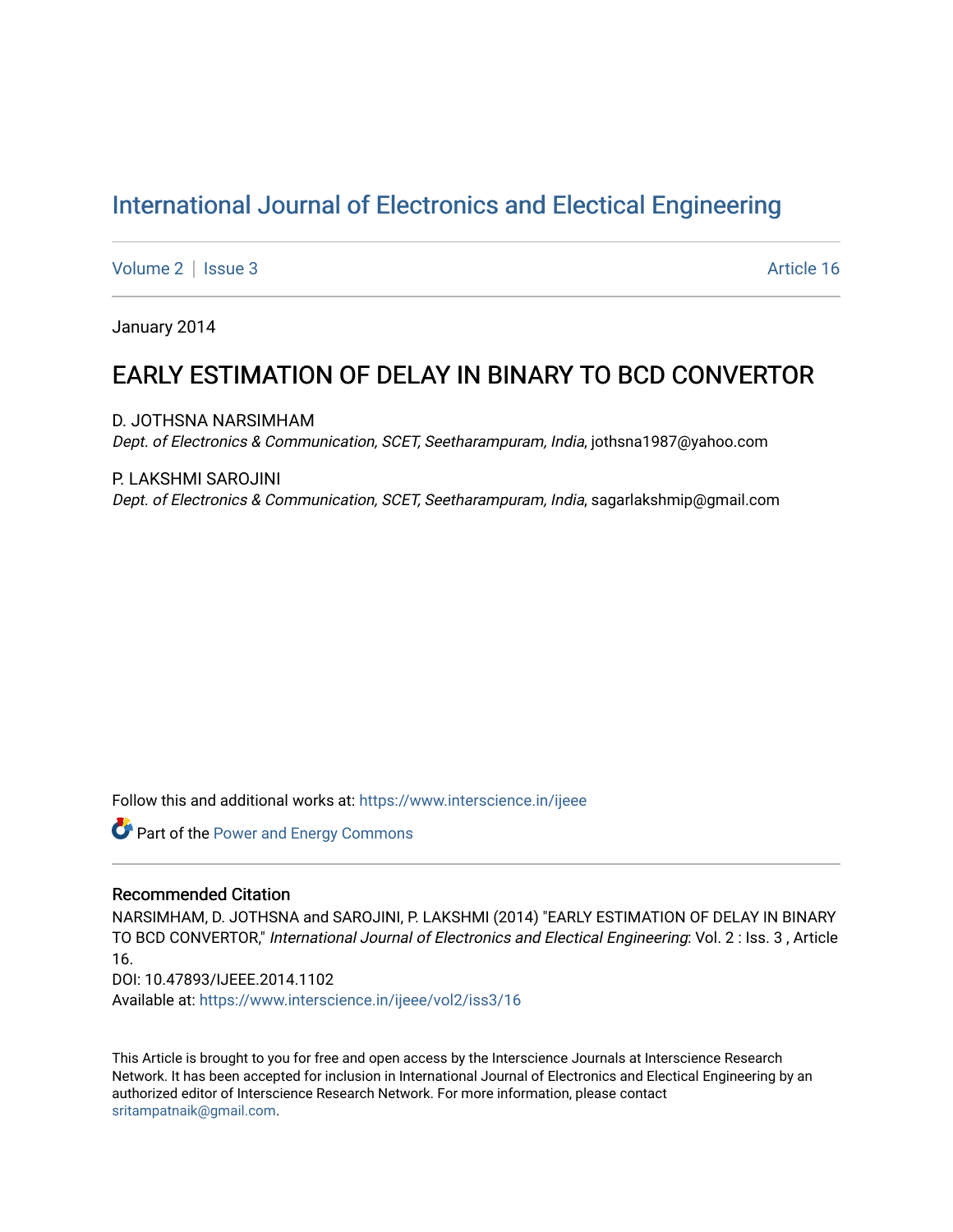## **EARLY ESTIMATION OF DELAY IN BINARY TO BCD CONVERTOR**

### **D. JOTHSNA NARSIMHAM<sup>1</sup> & P. LAKSHMI SAROJINI<sup>2</sup>**

<sup>1,2</sup>Dept. of Electronics & Communication, SCET, Seetharampuram, India E-mail: jothsna1987@yahoo.com, sagarlakshmip@gmail.com

**Abstract** *-* A novel high speed architecture for fixed bit binary to BCD conversion which is better in terms of delay is presented in this paper. In recent years, decimal data processing applications have grown and thus there is a need to have hardware support for decimal arithmetic. Decimal digit multipliers are having Binary to BCD conversion as the basic building block. This decimal multiplication in turn is an integral part of commercial, internet and financial based applications.

*Keywords-Binary to BCD conversion; decimal multiplication; decimal arithmetic.*

#### **I. INTRODUCTION**

In commercial business and internet based applications, decimal arithmetic is receiving significant importance. Decimal arithmetic is important in many applications such as banking, tax calculation, insurance, accounting and many more. Even though binary arithmetic is used widely, decimal computation is essential. The decimal arithmetic is not only required when numbers are presented for inspection by humans, but also it is a necessity when fractions are being used. Rational numbers whose denominator is a power of ten are decimal fractions and most them cannot be represented by binary fractions. For example, the value 0.01 may require an infinitely recurring binary number. Even though the arithmetic is correct, but if binary approximation is used instead of an exact decimal fraction, results can be wrong.

For example, consider a calculation involving a 5% sales tax on an item such as a \$0.25 call on a telephone. It is then rounded to the nearest cent. Here double precision binary floating point is used and the result of multiplying 0.25 by 1.05 is a little under 0.2624999999999999999 whereas the result would be 0.2625 by using decimal fractions.

The latter would then be rounded to 0.2625, but by using the binary fraction the result would be rounded to incorrect \$0.263. Hence, for this reason, the results for financial or any calculations must be matched which those calculated by hand and this is carried out using decimal arithmetic. Also in commercial databases, the numbers are predominantly decimal numbers. A wide range of applications that were covered by these databases include insurance, financial analysis, airline systems, banking and many more.

This extensive use of decimal data indicates that it is important to analyze how the data can be used and how the decimal arithmetic can be defined. However, the current general purpose computers perform decimal computations using binary arithmetic. But the problem is that decimal numbers

such as 0.3 cannot be represented precisely in binary. The errors that result on conversion between decimal and binary formats cannot be tolerated as long as precision is concerned. Since decimal arithmetic has gained wide importance in financial analysis, banking, tax calculations. Insurance, telephone billing, such errors cannot be tolerated.

This in turn can be overcome by using a decimal arithmetic and logic unit (D-ALU). The operations related to decimal arithmetic are typically slower, more complex and occupy more area and this leads to more power and less speed when implemented in hardware. Hence, enhancing speed and reducing area is the major consideration while implementing decimal arithmetic. In this paper we will be estimating the delay using Mentor Graphics Tool.

#### **II. NEED OF BINARY TO BCD CONVERSION**

Current arithmetic units are typically binary based and not decimal based. This due to the following two reasons: (1) It is very efficient to store binary data, (2) Manipulation of binary data is very quick on digital computers.

But since, decimal arithmetic is more advantageous than binary arithmetic, the conversion of binary data to BCD data is required. Decimal multiplication is the fundamental operation for any hardware implementation of decimal arithmetic and it is also an integral part to the above mentioned decimal-dominant applications.

#### **II. DECIMAL MULTIPLICATION**

Decimal multiplication is the fundamental operation for the hardware implementation of decimal arithmetic. However, compare to binary multiplication, the decimal multiplication is more complicated. This is due to the following two reasons: (1) A great number of multiplicand multiples is required, (2) Decimal values with two state devices cannot be represented efficiently.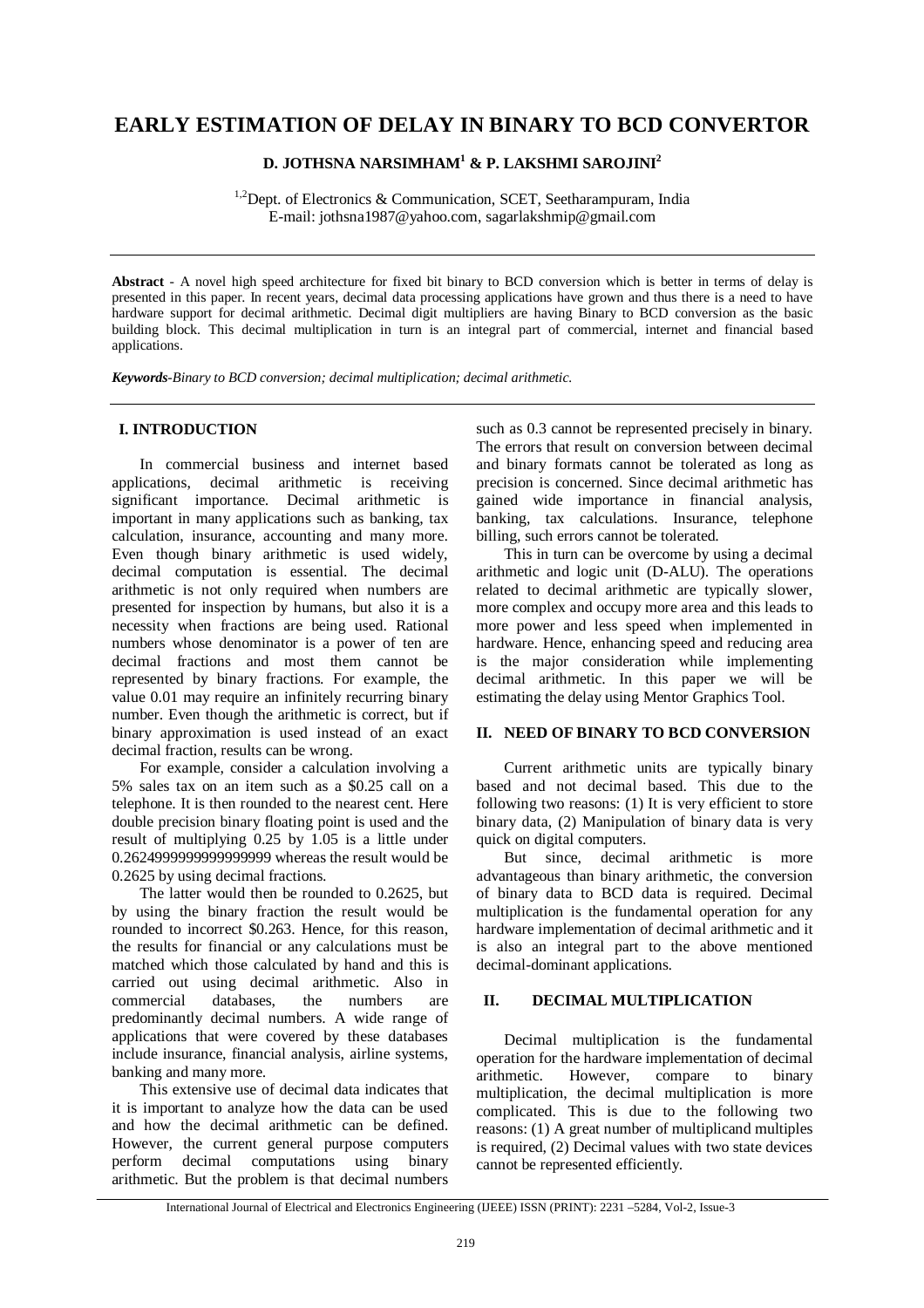Because of the above reasons, the partial product generation becomes complicated, while the partial product accumulation is complicated due to the 2nd reason. An iterative approach is usually approached for implementing decimal multipliers. The method employed is that one multiplier digit is multiplied with the entire multiplicand and partial product is generated in each cycle. This partial product is then added to an intermediate product register in which the previously accumulated partial products are stored. This method can be better understood by the following diagram.



**Figure 1: Illustration of BCD conversion in BCD**

#### **III. ALGORITHMS**

Before you begin to format your paper, first write and save the content as a separate text file. Keep your text and graphic files separate until after the text has been formatted and styled. Do not use hard tabs, and limit use of hard returns to only one return at the end of a paragraph. Do not add any kind of pagination anywhere in the paper. Do not number text heads-the template will do that for you.

Finally, complete content and organizational editing before formatting. Please take note of the following items when proofreading spelling and grammar:

#### *A. Abbreviations and Acronyms*

The algorithm explained in this paper has the main objective of performing highly efficient fixed bit binary to BCD conversion considering delay to be the main criteria.

The most popularly used multipliers use 7-bit binary to 8-bit/ 2-digit BCD converters. Let the seven bits that need to be converted into 2-digit BCD digits be  $a_6a_5a_4a_3a_2a_1a_0$ .

The binary numbers are then split into two parts as given below in order to convert these binary bits into 2-digit BCD

The lower significant bits (i.e., LSBs)  $a_3$ ,  $a_2$ ,  $a_1$ and  $a_0$  consists of the first part.

The remaining higher significant bits (HSBs)  $a<sub>6</sub>$ ,  $a_5$  and  $a_4$  consist of the second part.

The BCD digit can be directly represented by the lower significant part (LSBs) which has the same weight as that of a BCD digit. This case will be violated only when  $a_3a_2a_1a_0$  exceeds  $(1001)_2$  and if this case occurs then  $(0110)_2$  needs to be added to it. The procedure of adding  $(0110)_2$  when the number becomes more than  $(1001)$ <sub>2</sub> is known as **Correction** in BCD arithmetic. In this procedure, whatever the carry is obtained is added to the higher significant BCD digit which in turn is calculated from the HSBs of the binary number. Not only the higher significant digits but also the lower significant BCD digit is contributed by the HSBs. Then after BCD correction these contributions of HSBs are added to the lower significant digit.

The resulting sum is then checked for the case  $(1001)$ <sub>2</sub> and to obtain the final lower significant BCD digit, correction is done. There are 6 combinations of  $a_6$ ,  $a_5$  and  $a_4$  (HSBs) possible when two BCD digits are multiplied and these combinations can be 000, 001, 010, 011, 100 and 101. There can be different contribution of each of these combinations towards lower and higher significant BCD digits. The method of calculating these contributions is explained below.



**Figure 2: Method of calculating contributions**

Thus, here 0001 corresponds to lower significant digit and 0110 corresponds to higher significant digit. Thus for all the 6 combinations, the lower and higher significant digits can be calculated. The above method is explained with an example of binary number as  $(0011111)_2$ .

International Journal of Electrical and Electronics Engineering (IJEEE) ISSN (PRINT): 2231 –5284, Vol-2, Issue-3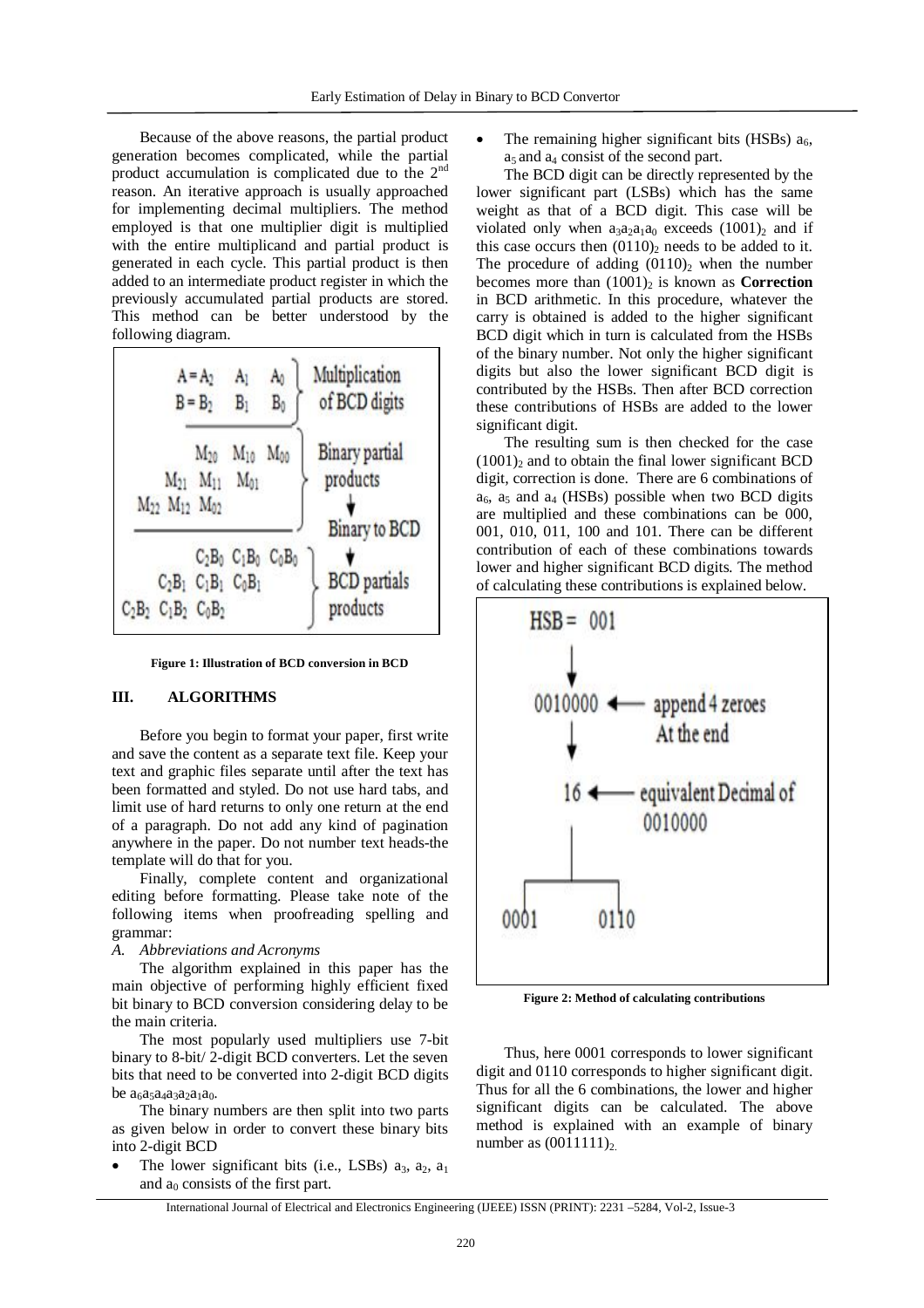

**Figure 3: Algorithm for BCD conversion**.

#### **IV. IMPLEMENTATION**

In this section, the architecture is explained in detail. This implementation focuses on reduction in delay and area and is shown in figure below. In this implementation,  $a_6a_5a_4a_3a_2a_1a_0$  are the binary bits that need to be converted to BCD bits  $z_7z_6z_5z_4z_3z_2z_1z_0$ .



**Figure 4: Implementation of algorithm**

Here  $z_0$  is the same as  $a_0$  and hence no operation is done on  $a_0$ . In order to check whether the LSBs are greater than  $(1001)_2$  or not,  $a_3$ ,  $a_2$  and  $a_1$  bits are used. For this verification the following equation (a) can be used.  $C_1 = (a_2 + a_1). a_3$  (1)

In the cases when  $C_1$  is high, the block for BCD correction adds  $(0110)<sub>2</sub>$  to the input bits. Figure below is the implementation of BCD correction block.



**Figure 5: BCD correction block**

In parallel, along with  $a_3$ , the HSBs are fed to a simple logic block called Generation of contribution block which in turn produces the higher significant. The implementation of this block shown in figure(6) below uses the equations from (b) to (e).

| $t_0 = a_6$ ' $a_5$ ' $a_4 + a_5 a_4$ ' | (2) |
|-----------------------------------------|-----|
| $t_1 = (a_6 + a_4) a_4$                 | (3) |
| $t_2 = a_5 (a_3 + a_4) + a_6 a_4$       | (4) |
| $t_3 = a_6 a_4$                         | (5) |

The carry from the lower significant digit which is  $C_1$  is added to the higher significant digits t<sub>3</sub>t<sub>2</sub>t<sub>1</sub>t<sub>0</sub>.

This carry is added using the carry addition block which is shown in figure (7) below.



**Figure 6: Contribution generation block**

International Journal of Electrical and Electronics Engineering (IJEEE) ISSN (PRINT): 2231 –5284, Vol-2, Issue-3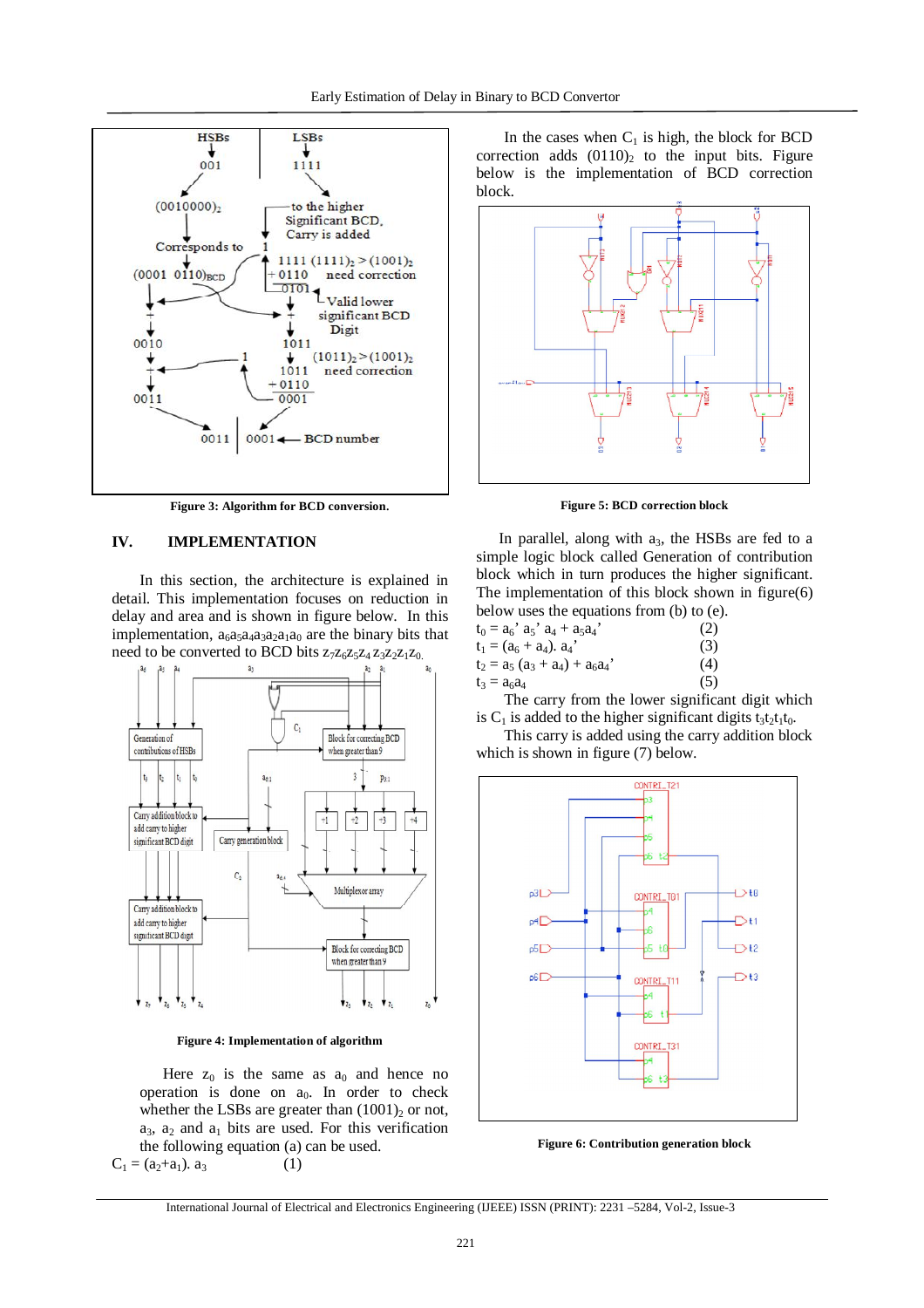



BCD digit is fixed and unique and is known immediately once HSBs are known. For this four distinct adder units have been implemented which in turn add only specified values to the inputs in parallel. These adder blocks take the correct LSBs  $(p_3, p_2 \text{ and } p_1)$  as inputs and add specific numbers to them. These adders can be implemented through the logic shown in figures below.



A multiplexor is then used to get the appropriate result. The selection bits of such a multiplexor are  $a_6$ ,  $a<sub>5</sub>$  and  $a<sub>4</sub>$  i.e the HSBs. This result from the multiplexor is then fed to BCD correction block in order to check whether this result is greater than 9 or not. For this verification it makes use of carry  $C_2$  as input. The bits  $z_3$ ,  $z_2$  and  $z_1$  coming out of BCD correction block along with  $z_0$  form the final lower

significant BCD digit. The implementation of multiplexor array is shown in figure 9.



**Figure 9: Multiplexor array**

#### **V. LAYOUT DESIGN**

This paper mainly deals with drawing the layout of the implementation mentioned above. Figures 10, 11 and 12 show the layouts of not gate and universal gates nand and nor. Since in the early stage drawing the layout of the entire implementation, the layouts of the basic gates used in the implementation has been drawn. These layouts are drawn using mentor graphics tool. First for drawing the layout, the schematic of the corresponding gate must be drawn using design architect feature of mentor graphics. After drawing schematic, using this schematic layout is drawn using ic station feature of mentor graphics. The various lambda based design rules are followed for drawing these layouts.



**Fig. 10: NOT gate layout Fig.11: NAND gate layout**

International Journal of Electrical and Electronics Engineering (IJEEE) ISSN (PRINT): 2231 –5284, Vol-2, Issue-3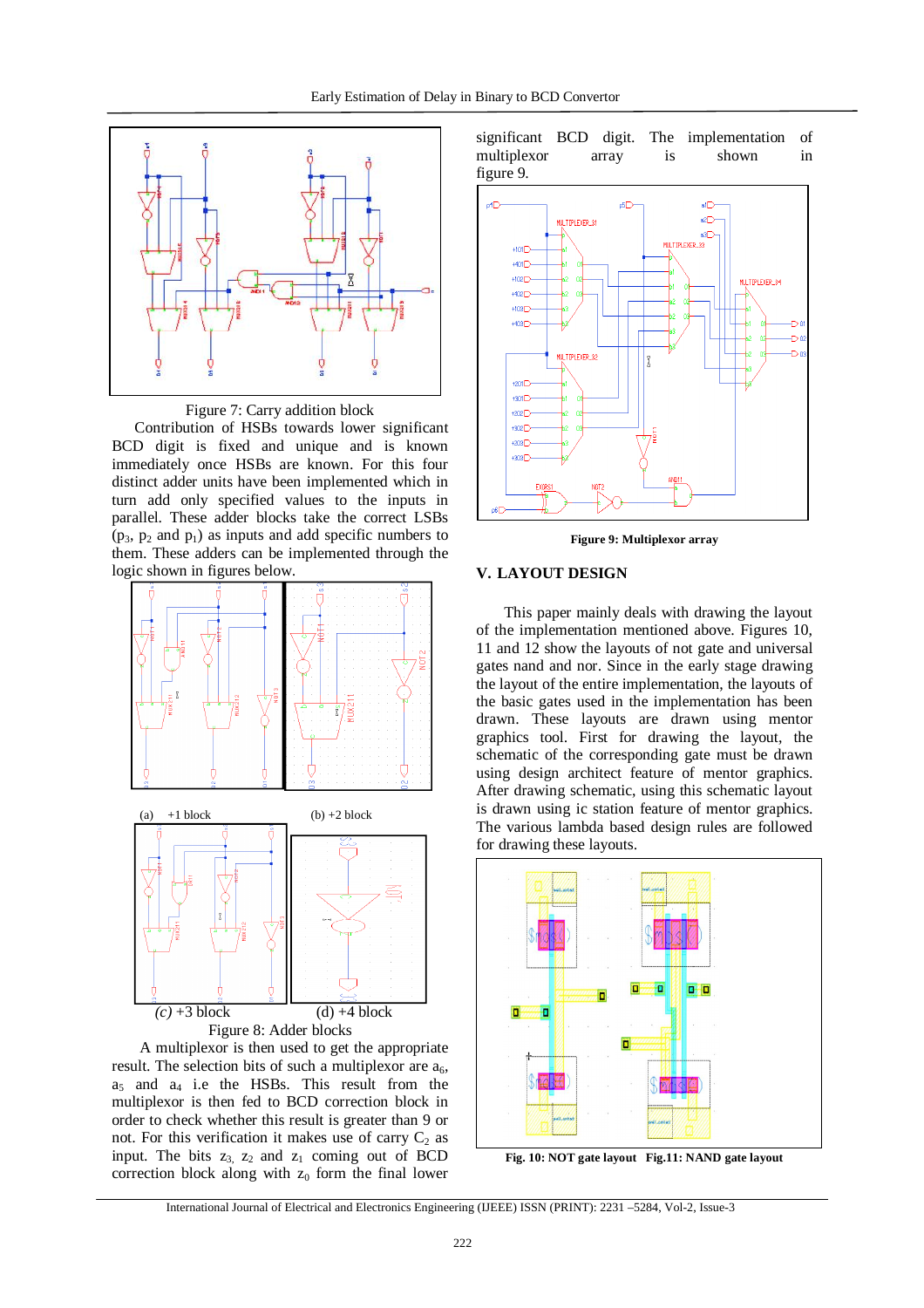

**Figure 12: NOR gate layout**

#### **VI. SIMULATION RESULTS**

In a digital circuit, the time delay  $(t_d)$  mainly depends on the load capacitance  $(C<sub>L</sub>)$  and the driving current. This  $C_L$  in turn consists of the interconnect capacitance, the input capacitance of the driven gate and the output capacitance of the driving gate. The following are the simulation results of the various blocks of our implementation.







 **Figure 14: Multiplexor Array**



**Figure 17: Final Binary to BCD conversion implementation VII. RESULTS**